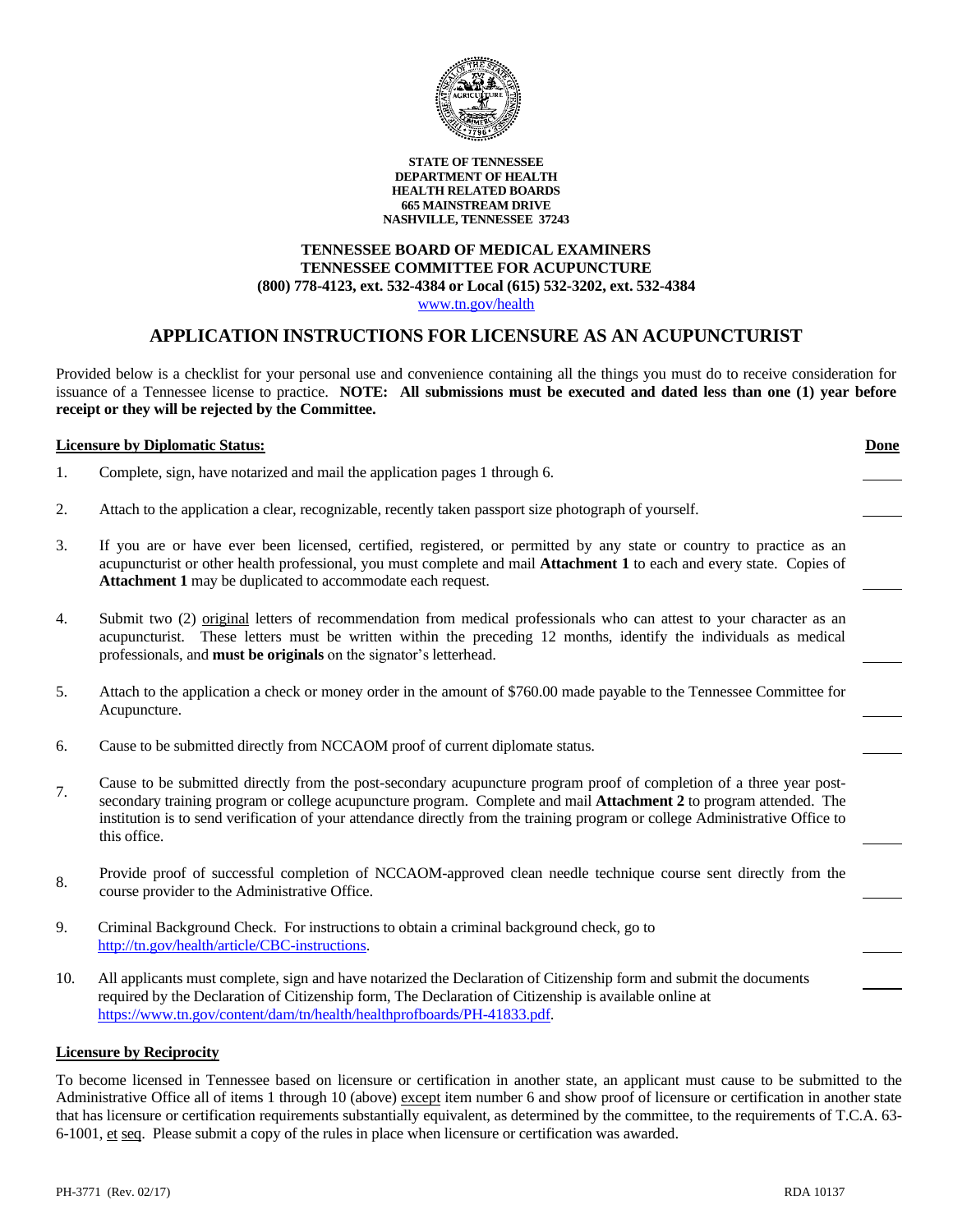Any person is eligible to receive a certificate upon compliance with all of the items 1 through 5 and number 9 and 10 (above) only and upon further showing satisfactory proof of one of the following:

#### **Licensure by Grandfather Provision**

- 1. Tennessee residency on January 1, 2001, and successful completion of an approved apprenticeship or tutorial program that meets NCCAOM standards.
	- a. Tennessee Residency may be proven by submission of a copy of either a voter registration card indicating residency in Tennessee prior to January 1, 2001 or a Tennessee driver license issued prior to January 1, 2001.
	- b. All documentation to support the apprenticeship or tutorial program and how it meets NCCAOM standards must be sent directly from the program or NCCAOM to the Administrative Office.
- 2. Continuous practice of acupuncture in Tennessee since January 1, 2001, and having a license/certificate in good standing to practice acupuncture in another state immediately prior to practicing in Tennessee.
	- a. Continuous practice in Tennessee since January 1, 2001 may be proven by submission of either of the following:
		- (i) Photocopies of paycheck(s), paycheck stub(s), or Internal Revenue Service (IRS) Forms W-2, 1099-Misc., or Schedules C or C-EZ for IRS Form 1040 to verify proof of income from the practice of acupuncture; or
		- (ii) Notarized letters from two (2) individuals other than family members attesting to the applicant's continuous practice.
	- b. A certificate of licensure/certification in good standing in another state must be submitted directly from that state licensure/certification agency to the Administrative Office and show a date of issuance prior to the date on which the applicant commenced practice in Tennessee.
	- c. The Declaration of Citizenship, Attachment 4, must be completed and submitted before this application can be processed.

#### **UNDERSTANDING THE APPLICATION PROCESS**

**If an address change occurs at any time, you must notify the Committee's administrative office, in writing, immediately.**

- 1. All application fees and provisional licensure fees are non-refundable.
- 2. All documents and fees required to be submitted by you or which must be requested from the appropriate institutions in this application process, must be mailed directly to:

Tennessee Board of Medical Examiners' Committee for Acupuncture 665 Mainstream Drive, 2nd Floor Nashville, TN 37243

- 3. Allow fourteen (14) working days for information mailed to our office to be received and placed in your file. Federal Express or special courier services will not appreciably reduce the processing time. Additionally, if Federal Express or special courier services are used you will be responsible for charges incurred. The Committee asks that you please give the administrative office every consideration in this matter.
- 4. If necessary documentation has not been received when your application has been received by the Committee's administrative office, an initial deficiency letter will be sent to you. The supporting documentation requested in the letter must be received in the Committee's administrative office sixty (60) days from the date of the initial deficiency letter. Files not completed within sixty (60) days will be closed.
- 5. Absent any complicating factors, the average application processing time is six weeks. Once the application is completed, your file will be promptly reviewed and an initial certification determination made. You will be promptly notified by letter of the initial determination. If your application is approved you will be able to view certification approval online at [http://tennessee.gov/health/.](http://tennessee.gov/health/)
- 6. It is recommended that you do not make arrangements to accept employment as a Licensed Acupuncturist in Tennessee until you are granted a license by the Committee for Acupuncture. When a license is granted, the only title you may use is Licensed Acupuncturist.
- 7. You have the option to receive all correspondence from the Department of Health electronically. Should you "opt in," you will no longer receive physical mail from this office. Opting in does not discharge your obligation to provide the Department with a current physical address and email address. You are required by statute and rule to notify your licensing board of an address change within thirty (30) days of any such change.
- 8. All documents provided to this office in conjunction with your request for an acupuncture license becomes part of the public record and must be released pursuant to a public records request.

Thank you for your cooperation. We will make every effort to expedite your application in an efficient manner.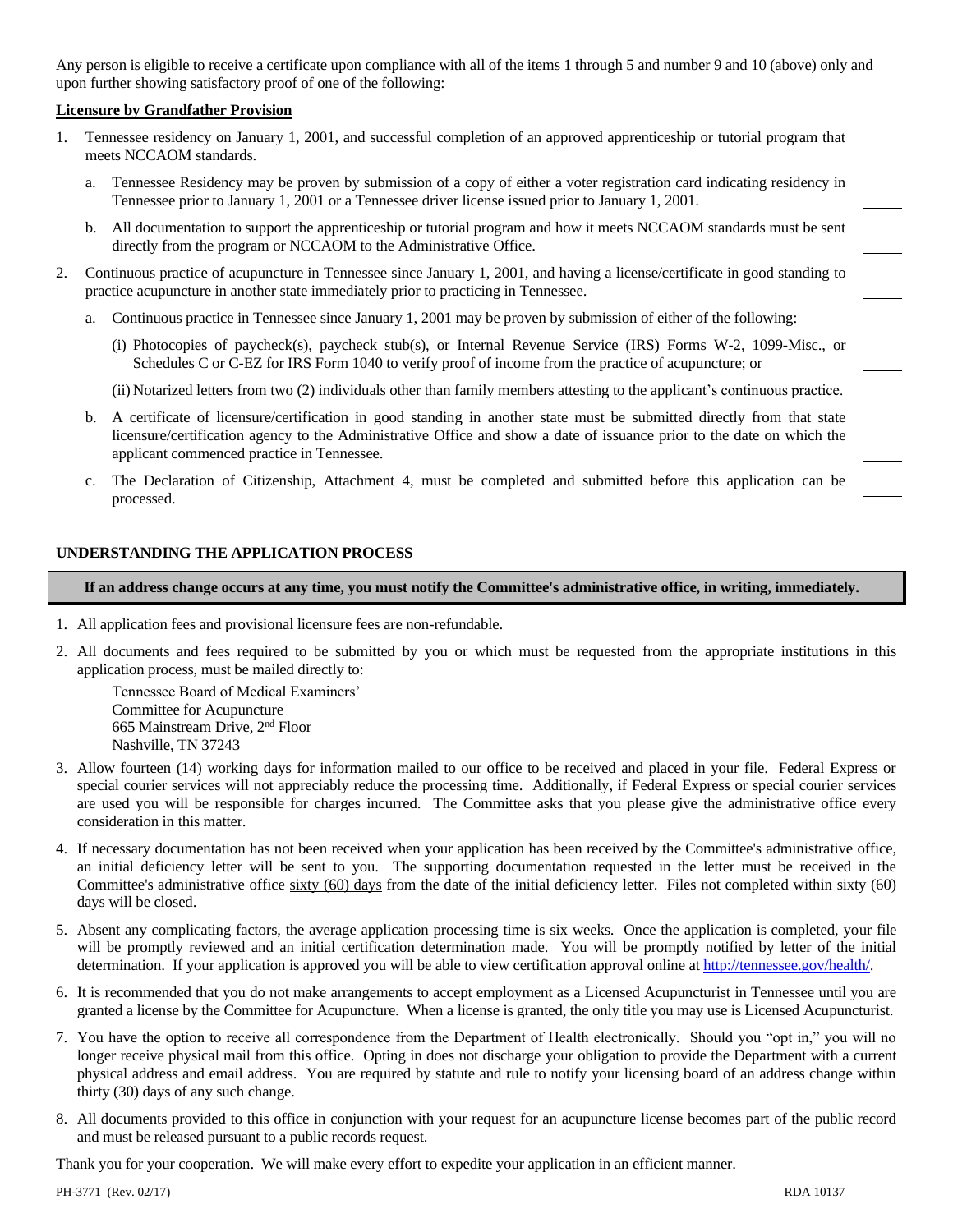**ATTACH A CURRENT FULL-FACE PHOTOGRAPH**



**STATE OF TENNESSEE DEPARTMENT OF HEALTH HEALTH RELATED BOARDS 665 MAINSTREAM DRIVE NASHVILLE, TENNESSEE 37243** **FOR OFFICIAL USE ONLY**

**2483-001 \$750.00 2483-006 \$ 10.00 \$760.00**

#### **BOARD OF MEDICAL EXAMINERS TENNESSEE COMMITTEE FOR ACUPUNCTURE (800) 778-4123, ext. 532-4384 or Local (615) 532-3202, ext. 532-4384**

[www.tennessee.gov/health](http://tennessee.gov/health/)

## **APPLICATION FOR LICENSED ACUPUNCTURIST**

Please **check** the appropriate category for which you are applying:

❑License by Diplomate Status ❑License by Grandfather Clause ❑License by Reciprocity

### **PERSONAL INFORMATION**

| PLEASE PRINT IN INK                                                                                                                                                                                                                                                                                                                                                                                                                                                                                                                                                                                                                                                                                                   |         |                                                |          |                   |  |
|-----------------------------------------------------------------------------------------------------------------------------------------------------------------------------------------------------------------------------------------------------------------------------------------------------------------------------------------------------------------------------------------------------------------------------------------------------------------------------------------------------------------------------------------------------------------------------------------------------------------------------------------------------------------------------------------------------------------------|---------|------------------------------------------------|----------|-------------------|--|
|                                                                                                                                                                                                                                                                                                                                                                                                                                                                                                                                                                                                                                                                                                                       |         |                                                |          |                   |  |
|                                                                                                                                                                                                                                                                                                                                                                                                                                                                                                                                                                                                                                                                                                                       | (First) |                                                | (Middle) | (Last)            |  |
|                                                                                                                                                                                                                                                                                                                                                                                                                                                                                                                                                                                                                                                                                                                       |         |                                                |          |                   |  |
|                                                                                                                                                                                                                                                                                                                                                                                                                                                                                                                                                                                                                                                                                                                       |         |                                                |          |                   |  |
| U.S. Citizen: Y N                                                                                                                                                                                                                                                                                                                                                                                                                                                                                                                                                                                                                                                                                                     |         | Are you entitled to Live and Work in U.S.? Y N |          |                   |  |
| Are you a member of the U.S. armed forces who has, within the preceding 180 days, retired from the armed forces, received<br>any discharge other than a dishonorable discharge from the armed forces, or been released from active duty to a reserve<br>component of the armed forces? Y N (If yes, please provide proof of status.)<br>Are you the spouse of a member of the armed forces who has been transferred by the military to Tennessee or who has,<br>within the preceding 180 days, retired from the armed forces, received a discharge other than a dishonorable discharge from<br>the armed forces or been released from active duty to a reserve component. (If yes, please provide proof of same.) Y N |         |                                                |          |                   |  |
| <b>Present Mailing Address:</b>                                                                                                                                                                                                                                                                                                                                                                                                                                                                                                                                                                                                                                                                                       |         |                                                |          | Home Phone: ( )   |  |
|                                                                                                                                                                                                                                                                                                                                                                                                                                                                                                                                                                                                                                                                                                                       |         |                                                |          | Work Phone: $($   |  |
|                                                                                                                                                                                                                                                                                                                                                                                                                                                                                                                                                                                                                                                                                                                       |         |                                                |          | Gender: M F Race: |  |
| Email address: No. 1996. The Contract of the Contract of the Contract of the Contract of the Contract of the Contract of the Contract of the Contract of the Contract of the Contract of the Contract of the Contract of the C                                                                                                                                                                                                                                                                                                                                                                                                                                                                                        |         |                                                |          |                   |  |
| Do you wish to receive notification, including renewal notification, from the Department of Health via email? Y N                                                                                                                                                                                                                                                                                                                                                                                                                                                                                                                                                                                                     |         |                                                |          |                   |  |
| Please note, by opting in, all correspondence from the Department of Health will be delivered to the email address on<br>file for you. You will no longer receive physical mail from our office.                                                                                                                                                                                                                                                                                                                                                                                                                                                                                                                      |         |                                                |          |                   |  |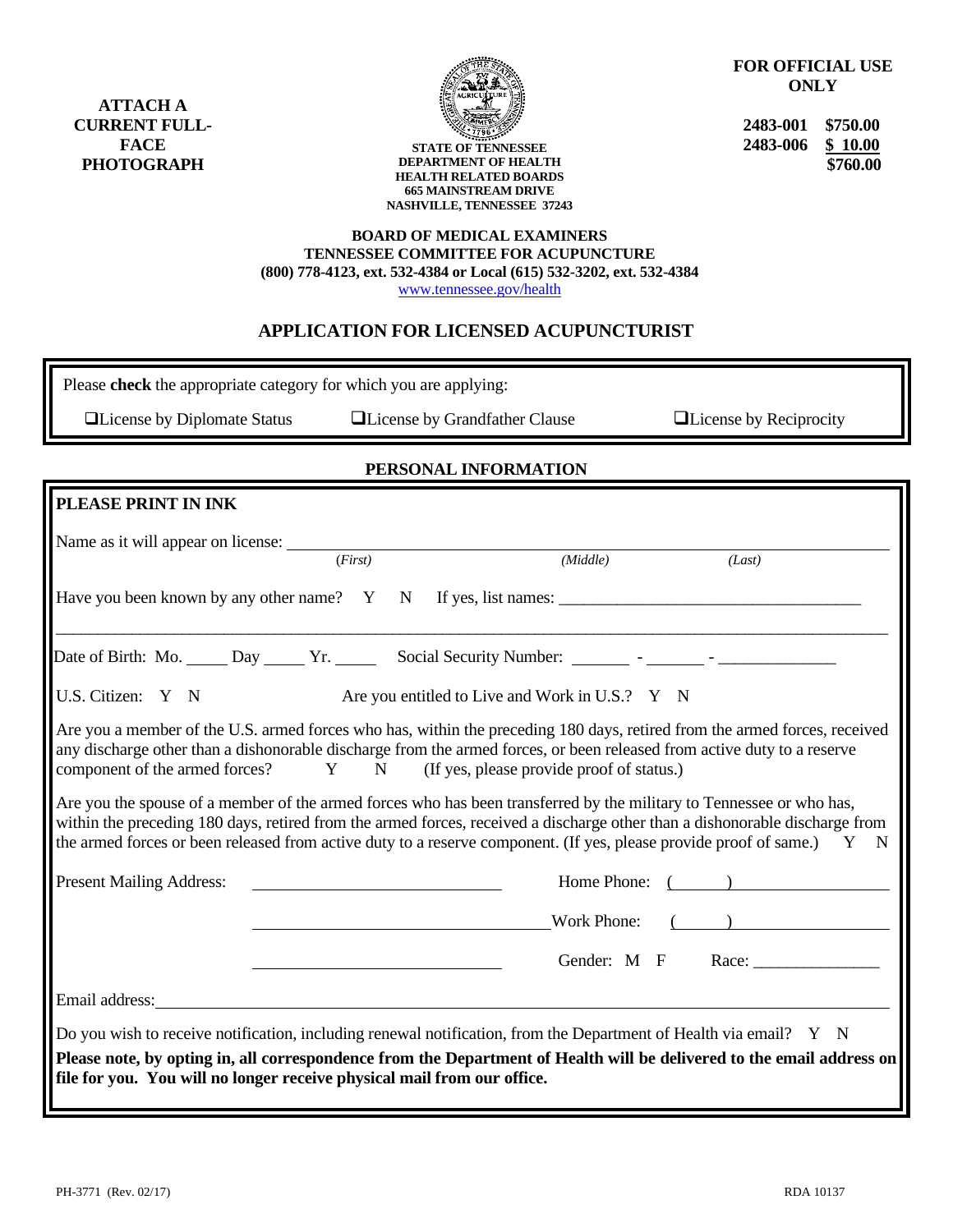# **EDUCATIONAL AND EMPLOYMENT INFORMATION**

|              | back of this page if you need additional space.         |                 | Please provide the following information for all educational institutions you have attended beyond high school. Use the                                                                                                                                      |         |                    |                                                             |     |
|--------------|---------------------------------------------------------|-----------------|--------------------------------------------------------------------------------------------------------------------------------------------------------------------------------------------------------------------------------------------------------------|---------|--------------------|-------------------------------------------------------------|-----|
|              |                                                         |                 | From: $\frac{1}{M M/YY}$ To: $\frac{1}{M M/YY}$ Educational Institution/Location                                                                                                                                                                             |         |                    | Degree Earned                                               |     |
|              |                                                         |                 | From: To: To: MM/YY Educational Institution/Location                                                                                                                                                                                                         |         |                    | Degree Earned                                               |     |
|              | you need additional space.                              |                 | Please complete your entire employment history starting with the most current position first. Use the back of this page if                                                                                                                                   |         |                    |                                                             |     |
| <b>DATES</b> |                                                         |                 | <b>LOCATION</b>                                                                                                                                                                                                                                              |         |                    | <b>POSITION AND DUTIES</b>                                  |     |
|              | From: $\frac{1}{M M/YY}$ To:                            | $\frac{MN}{YY}$ | (Name of Location)                                                                                                                                                                                                                                           |         |                    |                                                             |     |
|              |                                                         |                 | (City)                                                                                                                                                                                                                                                       | (State) |                    |                                                             |     |
| From:        | $T$ o:<br>MM/YY                                         |                 | $\frac{1}{\text{MM/YY}}$ (Name of Location)                                                                                                                                                                                                                  |         |                    |                                                             |     |
|              |                                                         |                 | (City)                                                                                                                                                                                                                                                       | (State) |                    | <u> 1989 - Johann Stoff, Amerikaansk politiker († 1908)</u> |     |
| From:        | To:<br>MM/YY                                            | MM/YY           | (Name of Location)                                                                                                                                                                                                                                           |         |                    | <u> 1989 - Johann Barbara, martxa alemaniar a</u>           |     |
|              |                                                         |                 | (City)                                                                                                                                                                                                                                                       | (State) |                    |                                                             |     |
|              |                                                         |                 | <b>LICENSURE INFORMATION</b>                                                                                                                                                                                                                                 |         |                    |                                                             |     |
|              |                                                         |                 | Are you or have you ever been licensed in this profession in another state?                                                                                                                                                                                  |         |                    | <b>YES</b>                                                  | NO  |
|              |                                                         |                 | Are you or have you ever been licensed in any other profession in Tennessee or another state?                                                                                                                                                                |         |                    |                                                             |     |
|              | Use the back of this page if you need additional space. |                 | List below all states, countries or provinces in which you have ever been or currently are licensed, permitted or certified.<br>Submit a copy of Attachment 1 to all such states, countries, or provinces regarding such licensure, certification or permit. |         |                    |                                                             |     |
| <b>STATE</b> | <b>PROFESSION</b>                                       |                 | <b>LICENSE NUMBER</b>                                                                                                                                                                                                                                        |         | <b>DATE ISSUED</b> | <b>CURRENT STATUS</b>                                       |     |
|              |                                                         |                 |                                                                                                                                                                                                                                                              |         |                    |                                                             |     |
|              |                                                         |                 |                                                                                                                                                                                                                                                              |         |                    | <b>YES</b>                                                  | NO. |
|              |                                                         |                 | Have you ever previously applied for an acupuncture license in Tennessee?                                                                                                                                                                                    |         |                    |                                                             |     |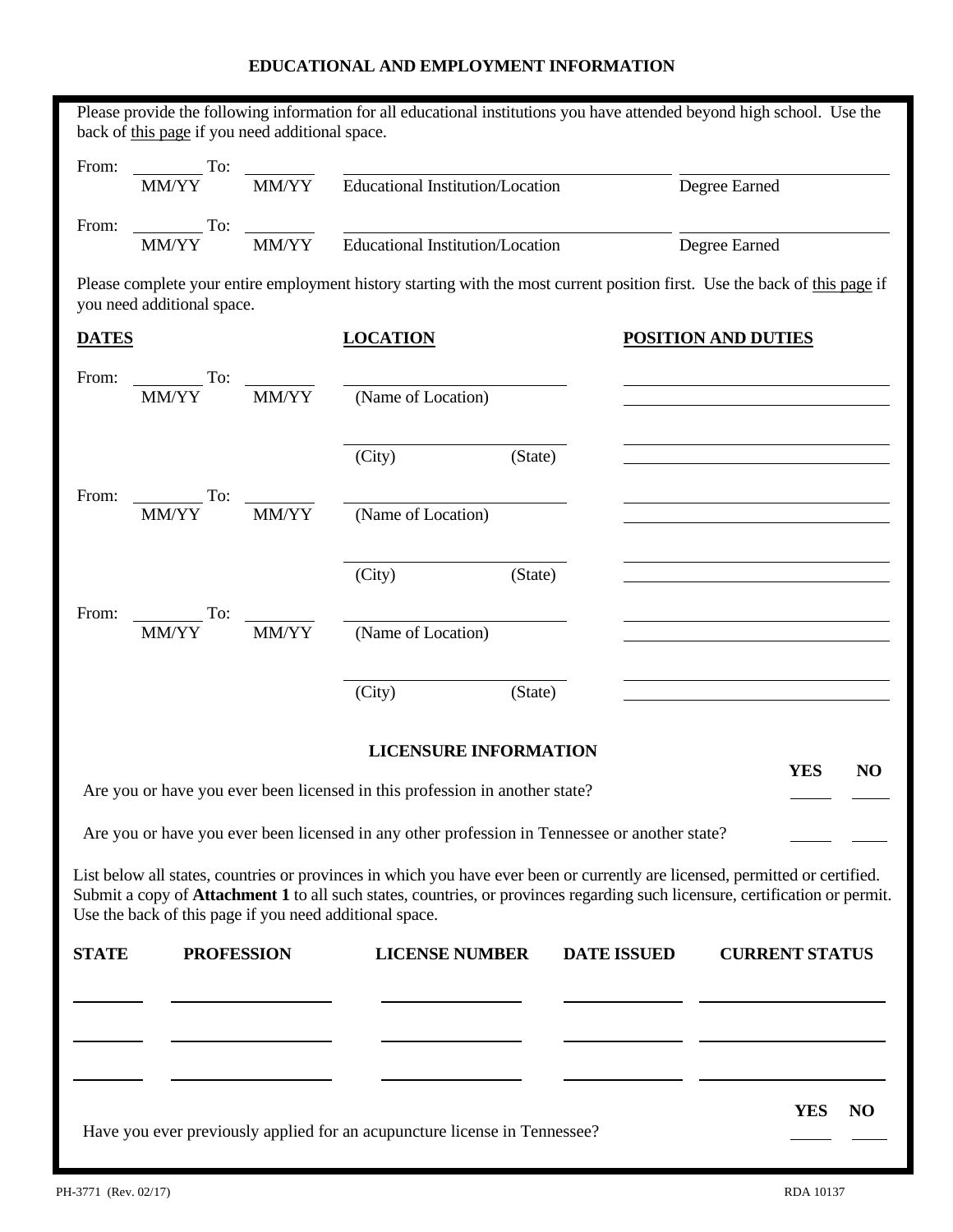# **COMPETENCY INFORMATION**

**PLEASE ANSWER THE FOLLOWING QUESTIONS**. If any answers to the questions in this part are in the **affirmative,** attach an explanation on a separate sheet. *In support of your explanation, the final documents or orders from the issuing states, courts, or agencies must be submitted along with this application***.**

For the purposes of these questions, the following phrases or words have the following meanings:

- 1. "**Ability to practice your profession**" is to be construed to include all of the following:
	- a. The cognitive capacity to make appropriate clinical diagnoses, exercise reasoned medical judgments, to learn, and keep abreast of medical developments;
	- b. The ability to communicate those judgments and medical information to patients and other health care providers, with or without the use of aids or devices, such as voice amplifiers; and
	- c. The physical capability to perform professional tasks and procedures required of your profession, with or without the use of aids or devices, such as corrective lenses or hearing aids.

2. "**Medical Condition**" includes physiological, mental or psychological conditions including, but not limited to: orthopedic, visual, speech and/or hearing impairments, emotional or mental illness, specific learning disabilities, drug addiction, and alcoholism.

3. "**Minor Traffic Offense**" generally means moving and non-moving violations punishable by fines only and does not include offenses such as driving under the influence or while intoxicated or reckless driving.

4. "**Chemical substances**" is to be construed to include alcohol, drugs, or medications, including those taken pursuant to a valid prescription for legitimate medical purposes and in accordance with the prescriber's direction, as well as those used illegally.

5. "**Currently**" does not mean on the day of or even in the weeks or months preceding the completion of this application. Rather it means recently enough so that the use of drugs or alcohol may have an ongoing impact on one's functioning as a licensee or within the past two (2) years.

6. "**Illegal use of illicit or controlled substances**" means the use of substances obtained illegally (e.g., heroin or cocaine) as well as the use of controlled substances that are not obtained pursuant to a valid prescription or not taken in accordance with the directions of a licensed health care practitioner.

## **QUESTIONS**

- 1. Do you currently have any physical or psychological limitations or impairments caused by an existing medical condition which are reduced or ameliorated by ongoing treatment or monitoring, or the field of practice, the setting or the manner in which you have chosen to practice?
- 2. Do you currently use any chemical substances which in any way impair or limit your ability to practice your profession with reasonable skill and safety?

If so, please list:

*[If you receive such ongoing treatment or participate in such a monitoring program, the Committee will make an*  individual assessment of the nature, the severity and the duration of the risks associated with an ongoing medical *condition so as to determine whether an unrestricted license should be issued, whether conditions should be imposed or whether you are not eligible for licensure.]*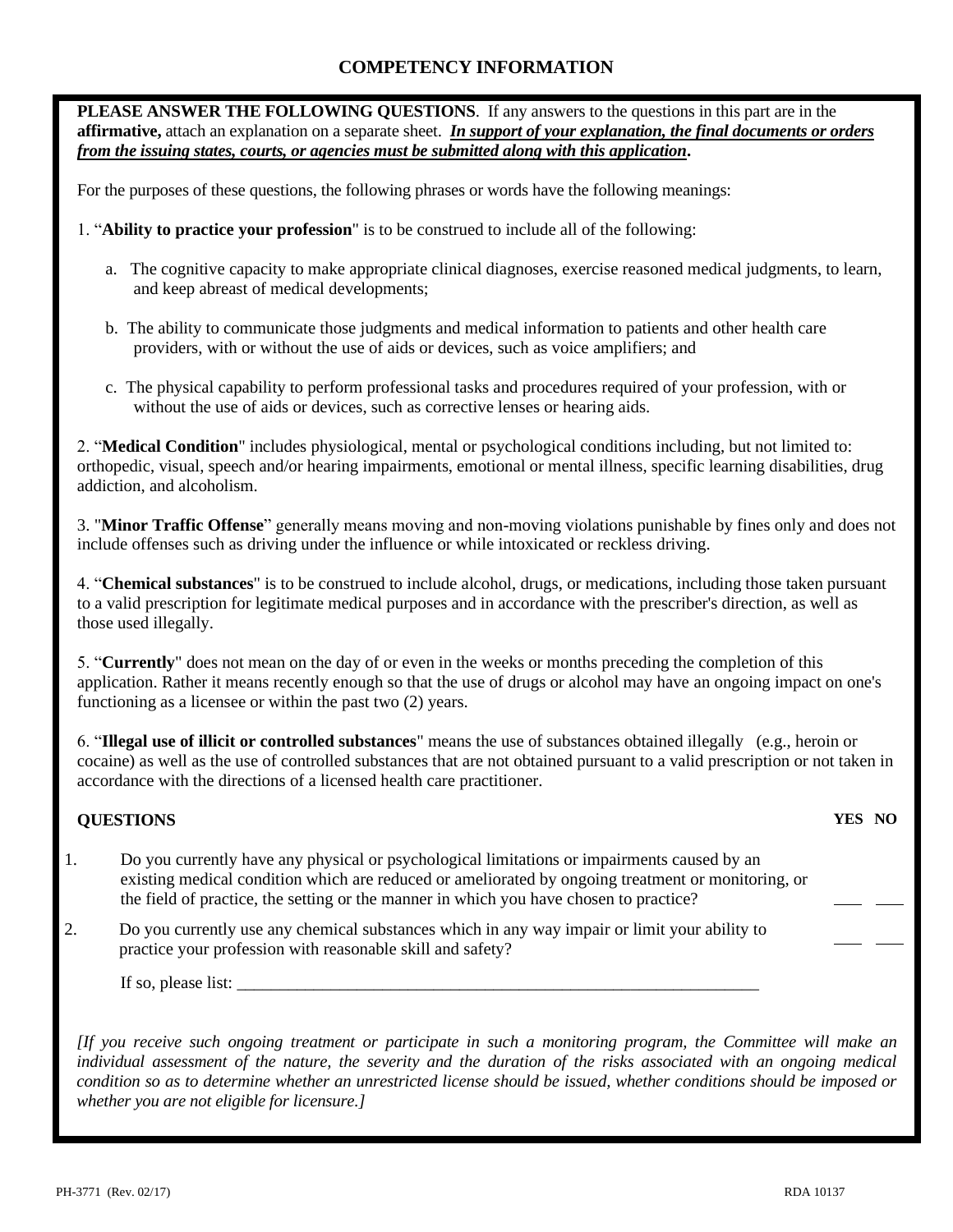|     | QUESTIONS: Please respond to ALL questions. If you answer "YES" to any question, please attach a<br>written explanation.                                                                                                                                                                                                                                           | YES NO |  |  |  |
|-----|--------------------------------------------------------------------------------------------------------------------------------------------------------------------------------------------------------------------------------------------------------------------------------------------------------------------------------------------------------------------|--------|--|--|--|
| 3.  | At any time within the past two years, have you engaged in the illegal use of illicit or controlled<br>substances?                                                                                                                                                                                                                                                 |        |  |  |  |
| 4.  | Are you currently participating in a supervised rehabilitation program or professional assistance<br>program that monitors you to assure that you do not consume alcohol and/or do not engage in the illegal<br>use of illicit or controlled substances?                                                                                                           |        |  |  |  |
| 5.  | Have you ever been diagnosed as having or have you ever been treated for pedophilia, exhibitionism,<br>voyeurism or other diagnosis of a predatory nature?                                                                                                                                                                                                         |        |  |  |  |
| 6.  | Have you ever held or applied for a license, privilege, registration or certificate to practice as an<br>acupuncturist in any state, country, or province, that has been or was ever denied, reprimanded,<br>suspended, restricted, revoked, otherwise disciplined, curtailed, or voluntarily surrendered under<br>threat of investigation or disciplinary action? |        |  |  |  |
| 7.  | Have you ever had staff privileges at any hospital or health care facility that were ever revoked,<br>suspended, curtailed, restricted, limited, otherwise disciplined, or voluntarily surrendered under threat<br>of restriction or disciplinary action?                                                                                                          |        |  |  |  |
| 8.  | Have you ever applied for or held a state or federal controlled substance certificate that was ever<br>denied, revoked, suspended, restricted, voluntarily surrendered or otherwise disciplined or<br>surrendered under threat of restriction or disciplinary action?                                                                                              |        |  |  |  |
| 9.  | Have you ever been convicted (including a nolo contendere plea or guilty plea) of a felony or<br>misdemeanor (other than a minor traffic offense) whether or not sentence was imposed or suspended?                                                                                                                                                                |        |  |  |  |
| 10. | Have you ever been rejected or censured by a professional association or society?                                                                                                                                                                                                                                                                                  |        |  |  |  |
| 11. | In relation to the performance of your professional services in any profession:                                                                                                                                                                                                                                                                                    |        |  |  |  |
|     | Have you ever had a final judgment rendered against you;<br>a.                                                                                                                                                                                                                                                                                                     |        |  |  |  |
|     | Have you ever entered into any settlement of any legal action; or<br>b.                                                                                                                                                                                                                                                                                            |        |  |  |  |
|     | Are there any legal actions pending against you or to which you are a party?<br>c.                                                                                                                                                                                                                                                                                 |        |  |  |  |
| 12. | Have you ever held a license, registration, privilege or certificate in any profession that has ever been<br>reprimanded, suspended, restricted, revoked, otherwise disciplined, curtailed, or voluntarily<br>surrendered under threat of investigation or disciplinary action in any jurisdiction?                                                                |        |  |  |  |
| 13. | My name has been placed on the registry of persons who have abused, neglected or misappropriated<br>the property of vulnerable individuals (Tennessee abuse registry or an abuse registry in another state)                                                                                                                                                        |        |  |  |  |
| 14. | Have you ever failed a licensure or certification examination?                                                                                                                                                                                                                                                                                                     |        |  |  |  |
|     |                                                                                                                                                                                                                                                                                                                                                                    |        |  |  |  |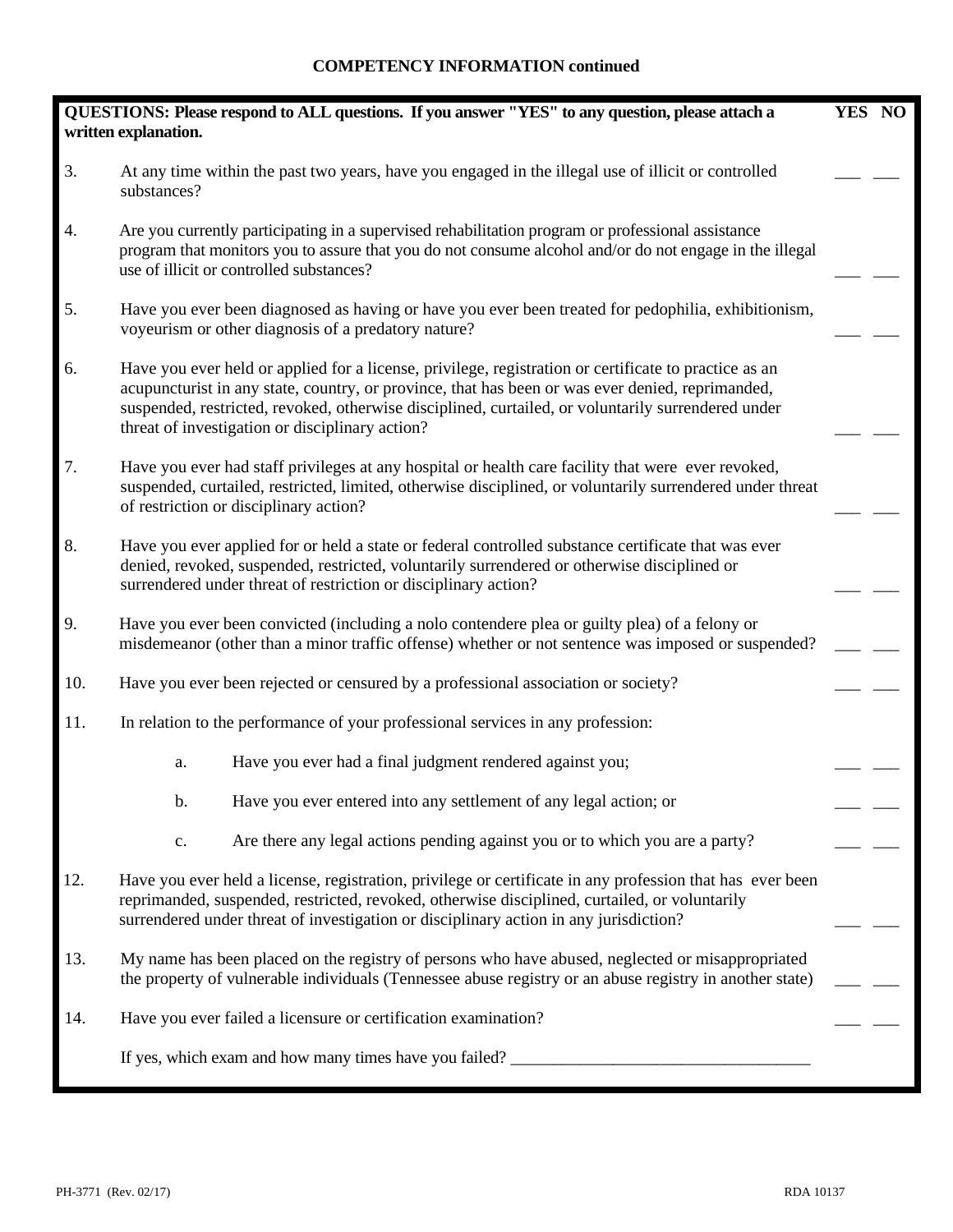## **AFFIDAVIT AND RELEASE**

| <i>(Applicant's Name)</i>                                                                                                | (City) | (State) |  |  |  |
|--------------------------------------------------------------------------------------------------------------------------|--------|---------|--|--|--|
| being duly sworn and identified as the person referred to in this application and signed photos, attests to the truth of |        |         |  |  |  |
| each statement made in said application. I further swear that I have read and understand the law and the rules and       |        |         |  |  |  |

regulations and agree to abide by them in the practice of my profession in the State of Tennessee.

### **I HEREBY**:

**SIGNIFY** my willingness to appear to answer such questions as the Committee may find necessary which may include an interview.

**RELEASE** to the Committee and Board, its staff and their representatives, any and all documentation necessary now and in the future to establish my physical and mental capabilities to safely practice my profession.

**AUTHORIZE** the Committee and Board, its staff and their representatives to consult with my prior and current associates and others who may have information bearing on my professional competence, character, health status, ethical qualifications, ability to work cooperatively with others and/or any other qualifications;

**RELEASE** from liability the Committee and Board, its staff and all their representatives and any and all organizations which provide information for their acts performed and statements made in good faith and without malice concerning my competence, ethics, character and/or other qualifications for licensure.

**ACKNOWLEDGE** that I, as an applicant for licensure, have the burden of producing adequate information for a proper evaluation of my professional, ethical and other qualifications and for resolving any doubts about such qualifications.

**AUTHORIZE** release, use and disclosure of otherwise HIPAA protected health information to the limited extent necessary for my application to receive full consideration up to and including discussion in a public forum should that become necessary.

**THIS CERTIFIES THAT THE INFORMATION SUBMITTED BY ME IN THIS APPLICATION IS TRUE AND COMPLETE TO THE BEST OF MY KNOWLEDGE AND BELIEF.**

**SIGNATURE DATE**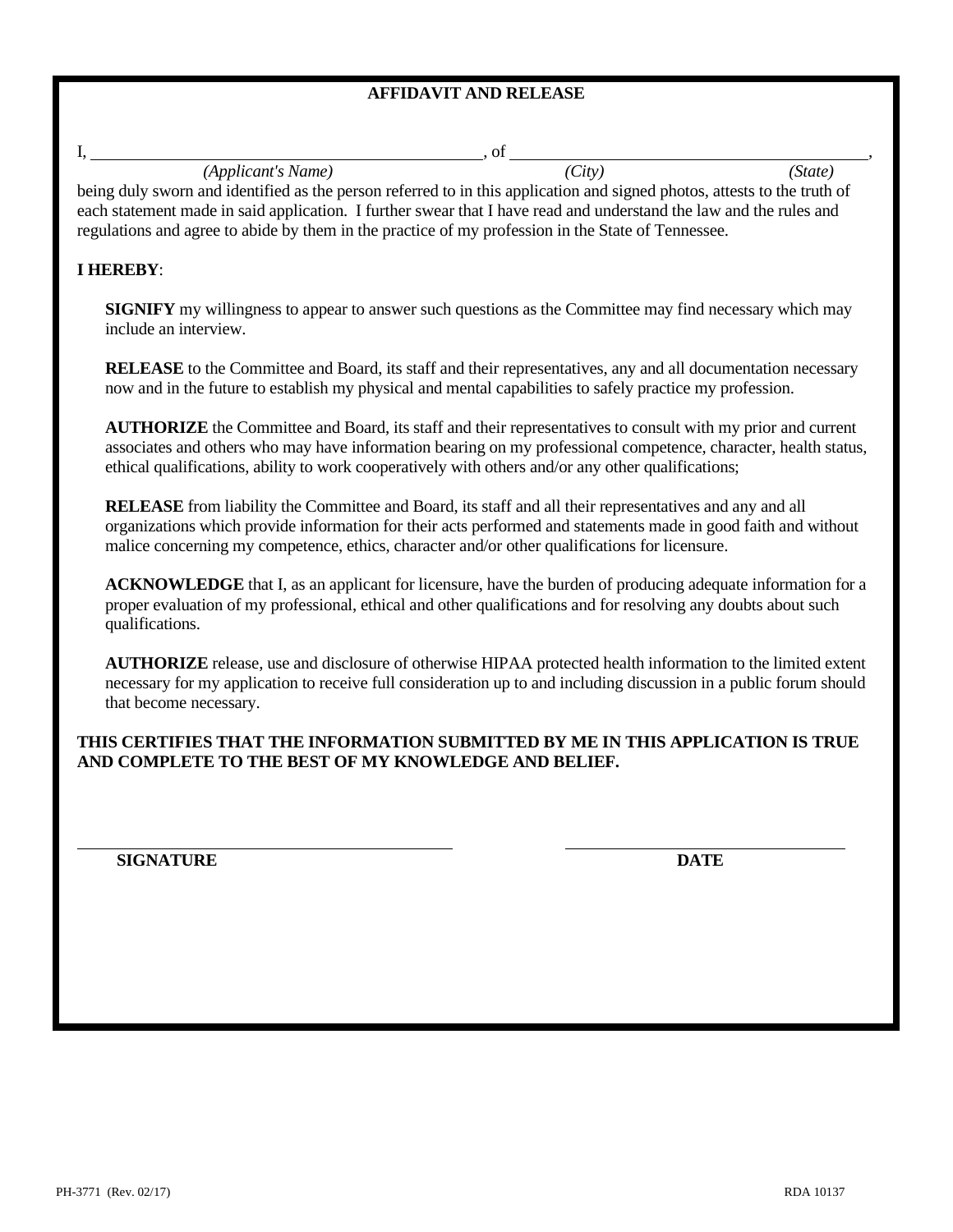

## **STATE OF TENNESSEE DEPARTMENT OF HEALTH HEALTH RELATED BOARDS 665 MAINSTREAM DRIVE NASHVILLE, TENNESSEE 37243**

#### **TENNESSEE COMMITTEE FOR ACUPUNCTURE (800) 778-4123, ext. 532-4384 or Local (615) 532-3202, ext. 532-4384** <http://tennessee.gov/health/>

#### **CLEARANCE FROM OTHER STATE LICENSURE BOARDS**

**APPLICANT:** Please provide the information requested in the top box and then mail one form to the licensure board in EACH state where you **hold or have ever held** a license to practice any profession. (Copies of this form can be used). **NOTE:** Some states require a fee for providing clearance information. To expedite your application, you may wish to contact the applicable state(s).

**To Be Completed By Applicant (Please Print In Ink)**

| I, the undersigned applicant, was granted a <b>(circle one)</b> license or certificate to practice                                                                                                                            |                                                                                                                                                                                                                                |  |
|-------------------------------------------------------------------------------------------------------------------------------------------------------------------------------------------------------------------------------|--------------------------------------------------------------------------------------------------------------------------------------------------------------------------------------------------------------------------------|--|
|                                                                                                                                                                                                                               | (Profession)                                                                                                                                                                                                                   |  |
|                                                                                                                                                                                                                               |                                                                                                                                                                                                                                |  |
| (Date)<br>The Committee for Acupuncture of Tennessee requests that I submit evidence of the current status of that license or certificate in your state.                                                                      |                                                                                                                                                                                                                                |  |
| You are hereby authorized to release any information in your files, favorable or otherwise, directly to the Tennessee Committee for Acupuncture.                                                                              |                                                                                                                                                                                                                                |  |
|                                                                                                                                                                                                                               |                                                                                                                                                                                                                                |  |
|                                                                                                                                                                                                                               | Applicant's Signature                                                                                                                                                                                                          |  |
| Date and the same state of the state of the state of the state of the state of the state of the state of the state of the state of the state of the state of the state of the state of the state of the state of the state of |                                                                                                                                                                                                                                |  |
|                                                                                                                                                                                                                               |                                                                                                                                                                                                                                |  |
|                                                                                                                                                                                                                               | Applicant's typed or printed name                                                                                                                                                                                              |  |
|                                                                                                                                                                                                                               |                                                                                                                                                                                                                                |  |
|                                                                                                                                                                                                                               | To Be Completed By Administrative Office of State Licensure Board                                                                                                                                                              |  |
| Name In Full As it Appears On License/Certificate or Permit:                                                                                                                                                                  |                                                                                                                                                                                                                                |  |
| (First)                                                                                                                                                                                                                       | (M.I.)<br>(Last)                                                                                                                                                                                                               |  |
|                                                                                                                                                                                                                               |                                                                                                                                                                                                                                |  |
|                                                                                                                                                                                                                               | Expiration Date:                                                                                                                                                                                                               |  |
| Basis of Issuance:                                                                                                                                                                                                            | Endorsement/Reciprocity with the contract of the contract of the contract of the contract of the contract of the contract of the contract of the contract of the contract of the contract of the contract of the contract of t |  |
| (Check One)                                                                                                                                                                                                                   | (State)                                                                                                                                                                                                                        |  |
|                                                                                                                                                                                                                               | Written Examination Number of Section 1989                                                                                                                                                                                     |  |
| Is the license currently active and registered?<br>$Yes$ <sub>_____</sub>                                                                                                                                                     | $No$ <sub>——</sub>                                                                                                                                                                                                             |  |
| $Yes$ <sub>____</sub><br>Is there any derogatory information on file?                                                                                                                                                         | If yes, please attach supporting<br>documentation.                                                                                                                                                                             |  |
|                                                                                                                                                                                                                               |                                                                                                                                                                                                                                |  |
|                                                                                                                                                                                                                               |                                                                                                                                                                                                                                |  |
| Title<br><b>Authorized Signature</b>                                                                                                                                                                                          | Date                                                                                                                                                                                                                           |  |
| Tennessee Committee for Acupuncture<br>Please mail directly to:                                                                                                                                                               |                                                                                                                                                                                                                                |  |
| 665 Mainstream Drive                                                                                                                                                                                                          |                                                                                                                                                                                                                                |  |
| Nashville, TN 37243t                                                                                                                                                                                                          |                                                                                                                                                                                                                                |  |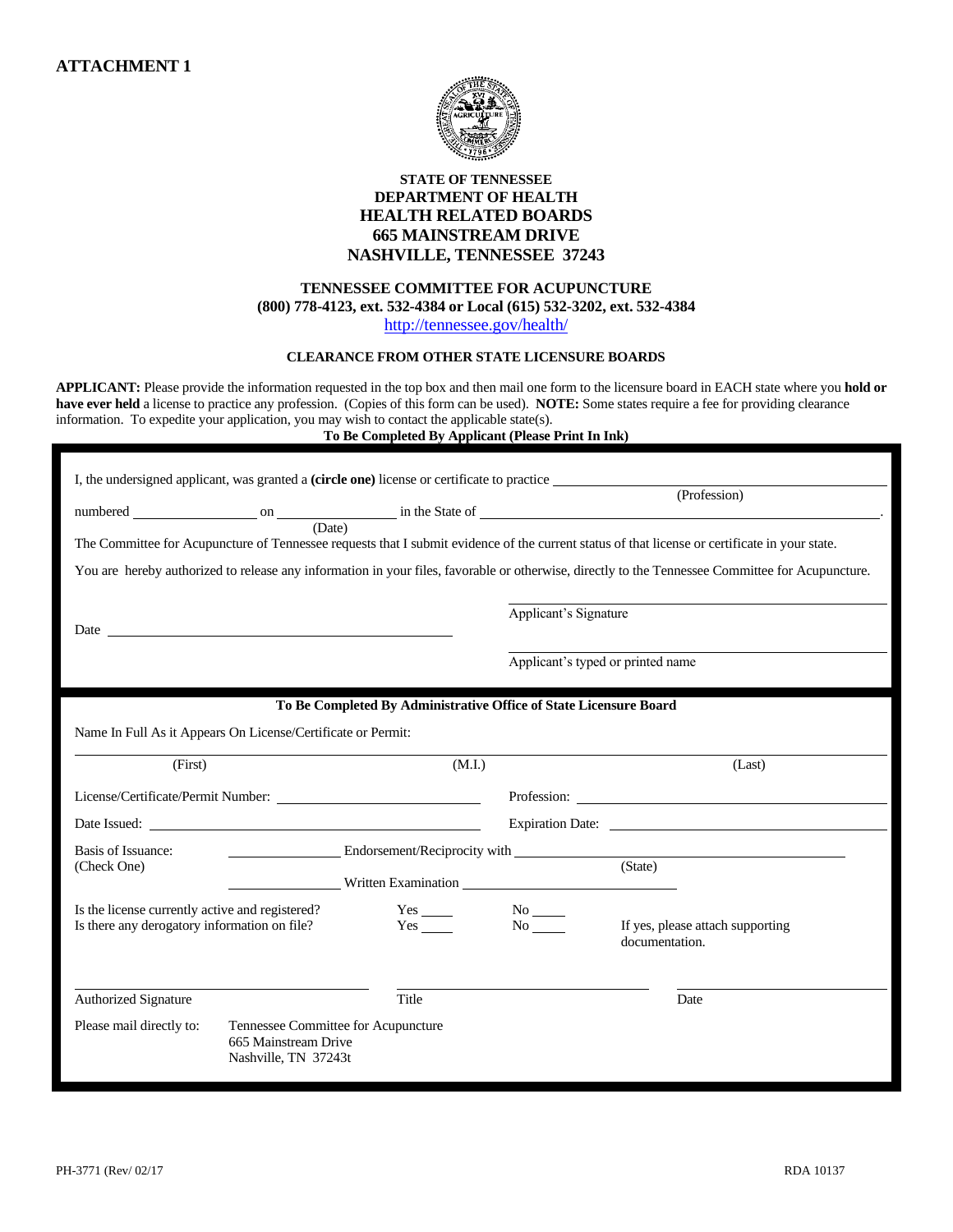#### **TENNESSEE BOARD OF MEDICAL EXAMINERS**

**(800) 778-4123 or (615)532-3202**

<http://tennessee.gov/health/>

### **VERIFICATION OF POST SECONDARY ACUPUNCTURE TRAINING**

**APPLICANT**: Provide the information requested in the top box and then mail this form to each institution in which you received any postsecondary training. If additional forms are required, copy this one.

| Institution Administration: I am applying for a Tennessee acupuncture license and hereby authorize you to release any and all<br>information in your files concerning my training. I was in training at your institution as follows: |                       |                       |                 |  |  |  |
|--------------------------------------------------------------------------------------------------------------------------------------------------------------------------------------------------------------------------------------|-----------------------|-----------------------|-----------------|--|--|--|
| Applicant's name:                                                                                                                                                                                                                    |                       |                       |                 |  |  |  |
|                                                                                                                                                                                                                                      | (Last)                | (First)               | (Middle/Maiden) |  |  |  |
| Name of Institution:                                                                                                                                                                                                                 |                       | <b>Program Title:</b> |                 |  |  |  |
|                                                                                                                                                                                                                                      |                       |                       |                 |  |  |  |
|                                                                                                                                                                                                                                      | Applicant's Signature |                       | Date            |  |  |  |

| ADMINISTRATIVE OFFICE OF TRAINING INSTI<br>complete (including questions) and return to:                                                   | <b>THIS FORM MUST BE NOTARIZED.</b> Please<br>NOTE:<br><b>Tennessee Board of Medical Examiners</b><br><b>Committee for Acupuncture</b><br><b>665 Mainstream Drive</b><br>Nashville, TN 37243 |                   |                |
|--------------------------------------------------------------------------------------------------------------------------------------------|----------------------------------------------------------------------------------------------------------------------------------------------------------------------------------------------|-------------------|----------------|
|                                                                                                                                            |                                                                                                                                                                                              | <b>CIRCLE ONE</b> |                |
| Your training program:                                                                                                                     |                                                                                                                                                                                              |                   |                |
| holds ACAOM accreditation; or                                                                                                              |                                                                                                                                                                                              | Yes               | N <sub>0</sub> |
| is in ACAOM candidacy status; or                                                                                                           |                                                                                                                                                                                              | Yes               | N <sub>0</sub> |
| meets ACAOM standards                                                                                                                      |                                                                                                                                                                                              | Yes               | N <sub>0</sub> |
| Was the above program ACAOM accreditation approved at the time the applicant completed training?                                           |                                                                                                                                                                                              | Yes               | N <sub>0</sub> |
| Were there any adverse charges or actions taken during the training?<br>If yes, please attach supporting information and/or documentation. |                                                                                                                                                                                              | Yes               | N <sub>0</sub> |
| Would you recommend the applicant for licensure?                                                                                           |                                                                                                                                                                                              | Yes               | N <sub>0</sub> |
| Did the applicant successfully complete the program?                                                                                       |                                                                                                                                                                                              | Yes               | N <sub>0</sub> |
| (MM/YY)                                                                                                                                    | (MM/YY)                                                                                                                                                                                      |                   |                |
| Program Director's/Dean's Signature                                                                                                        | Date                                                                                                                                                                                         |                   |                |
| Subscribed and sworn before me this the $\_\_\_\_$ day of $\_\_\_\_\_\_\_\_$ .                                                             |                                                                                                                                                                                              |                   |                |
| Notary Public                                                                                                                              | (Affix Seal Here)                                                                                                                                                                            |                   |                |
| My Commission Expires:                                                                                                                     |                                                                                                                                                                                              |                   |                |